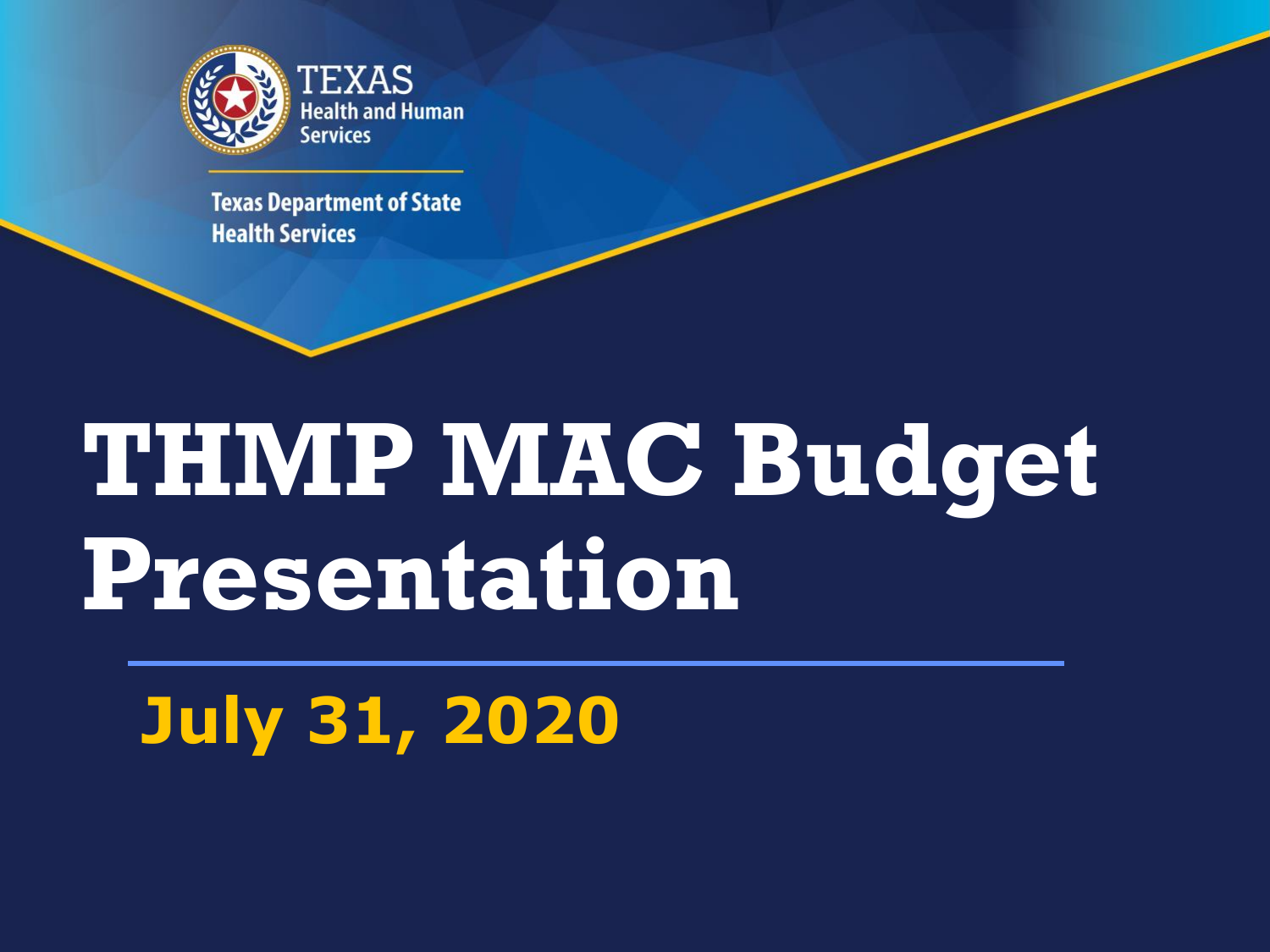**Texas HIV Medication Program (THMP) Quarterly MAC Report March 1, 2020 - May 31, 2020**



## **Funding and Collected Revenues**

**Texas Department of State Health Services** 

| <b>Funding and Collected</b><br>Revenues                                                                                                        | <b>2019 Projected</b> | <b>FY2019</b><br><b>YTD</b> | <b>FY20 Projected</b> | <b>FY2020</b><br><b>YTD</b> | FY 2021 Projected |
|-------------------------------------------------------------------------------------------------------------------------------------------------|-----------------------|-----------------------------|-----------------------|-----------------------------|-------------------|
| 1. General Revenue                                                                                                                              | 30,504,191            | 23,497,040                  | 23,497,040            | 23,497,040                  | 23,497,040        |
| 2. Federal Ryan White<br><b>ADAP Funding (converted</b><br>to State Fiscal Year)                                                                | 80,836,014            | 75,221,330                  | 86,261,491            | 88,761,068                  | 87,701,609        |
| 3. Part A Donations                                                                                                                             | $\mathbf 0$           | 350,668                     | $\overline{0}$        | 118,882                     | $\overline{0}$    |
| 4. HIV Rebates Earmarked<br>for THMP                                                                                                            | 10,000,000            | 6,747,822                   | 2,030,913             | 780,914                     | 3,274,153         |
| 4a. HIV Rebates<br>Earmarked for Other HIV<br>Projects<br>(Other approved HIV projects,<br>such as service expansion and<br>contract increases) | 16,000,000            | 12,572,232                  | 13,284,767            | 12,123,433                  | 12,152,105        |
| 5. Total Funding and<br>Revenue Allocated to THMP<br>(Does not include rebate<br>funds for other HIV<br>projects)                               | \$121,340,205         | \$105,816,860               | \$111,789,444         | \$113,522,572               | \$114,472,802     |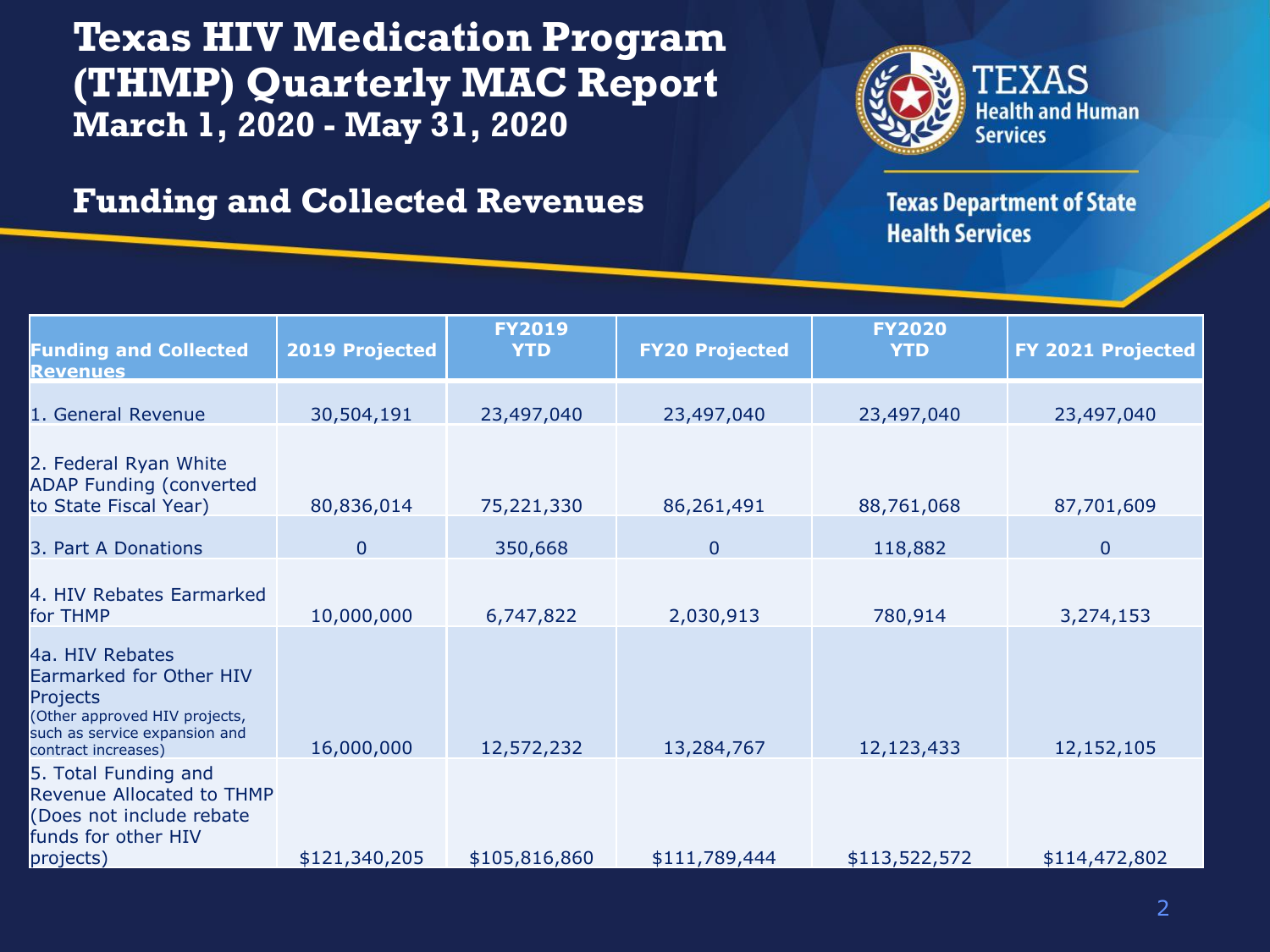**Texas HIV Medication Program (THMP) Quarterly MAC Report March 1, 2020 - May 31, 2020**

**Expenditures**



**Texas Department of State Health Services** 

| <b>Expenditures</b>                                                                                |                       |                             |                       |                    |                          |
|----------------------------------------------------------------------------------------------------|-----------------------|-----------------------------|-----------------------|--------------------|--------------------------|
|                                                                                                    | <b>2019 Projected</b> | <b>FY2019</b><br><b>YTD</b> | <b>FY20 Projected</b> | <b>FY 2020 YTD</b> | <b>FY 2021 Projected</b> |
| 1. Non Medication                                                                                  |                       |                             |                       |                    |                          |
| <b>Expenditures</b>                                                                                | \$2,290,532           | 2,341,750                   | 2,500,331             | 2,102,728          | 2,341,750                |
| 2. Medication Expenditures<br>(ALL funding sources)                                                | 95,434,747            | 67,492,327                  | 100,683,658           | 57,382,164         | 71,204,405               |
| 3. Medication Co-payment,<br>Insurance Deductible, &<br><b>COBRA Expenditures</b><br>(SPAP & TIAP) | 11,058,448            | 10,042,239                  | 10,594,562            | 8,336,075          | 10,594,562               |
| 4. Total Expenditures                                                                              | \$108,783,727         | \$79,876,316                | \$113,778,551         | \$67,820,967       | \$84,140,717             |